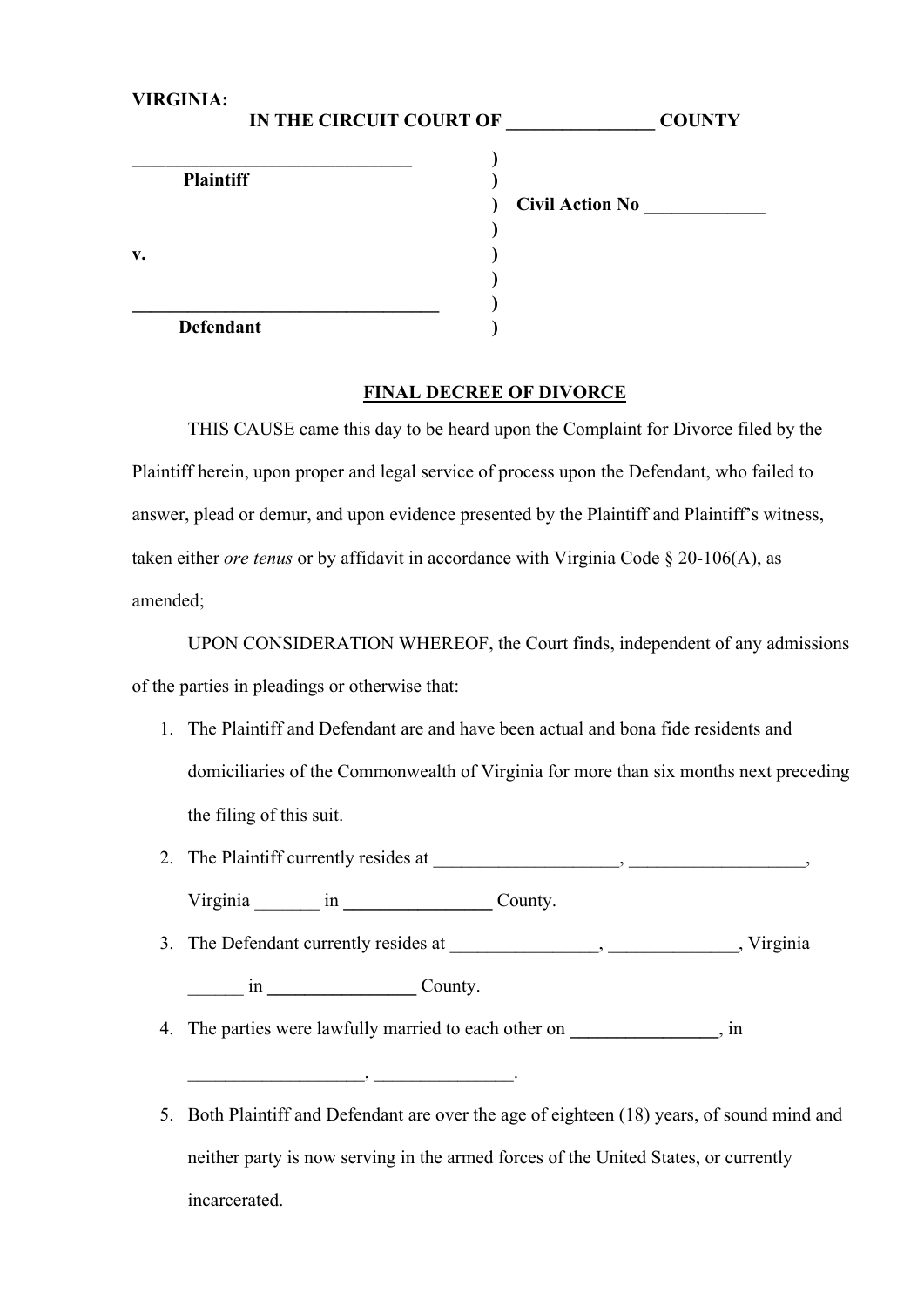- 6. The Plaintiff and Defendant last cohabited as husband and wife in Accomack County, Virginia.
- 7. There were no children born or adopted during the marriage or any such children have reached the age of majority (18 years) and wife is not known to be pregnant from the marriage.
- 8. The parties separated on or about **\_\_\_\_\_\_\_\_\_\_\_\_\_\_\_\_**, with the intent to make that separation permanent, and have lived separated and apart, without any cohabitation and without any interruption, since that date, and that it is and has remained the intent of the Plaintiff to remain permanently separated since that date.
- 9. Pursuant to Virginia Code §§ 20-91 and 20-121.03, the Social Security numbers of the parties are filed herewith in a separate addendum.
- 10. There are no issues of property and support that must be decided by this Court.
- 11. There is no hope or possibility of reconciliation.

**NOTICE: Beneficiary designations for any death benefit, as defined in subsection B of § 20- 111.1 of the Code of Virginia, made payable to a former spouse may or may not be automatically revoked by operation of law upon the entry of a final decree of annulment or divorce. If a party intends to revoke any beneficiary designation made payable to a former spouse following the annulment or divorce, the party is responsible for following any and all instructions to change such beneficiary designation given by the provider of the death benefit. Otherwise, existing beneficiary designations may remain in full force and effect after the entry of a final decree of annulment or divorce**.

**WHEREFORE**, it is hereby:

ADJUDGED, ORDERED and DECREED that Plaintiff is

hereby granted a Final Decree of Divorce, *a vinculo matrimonii*, from Defendant

pursuant to Virginia Code  $\S$  20-91(9), based on the fact